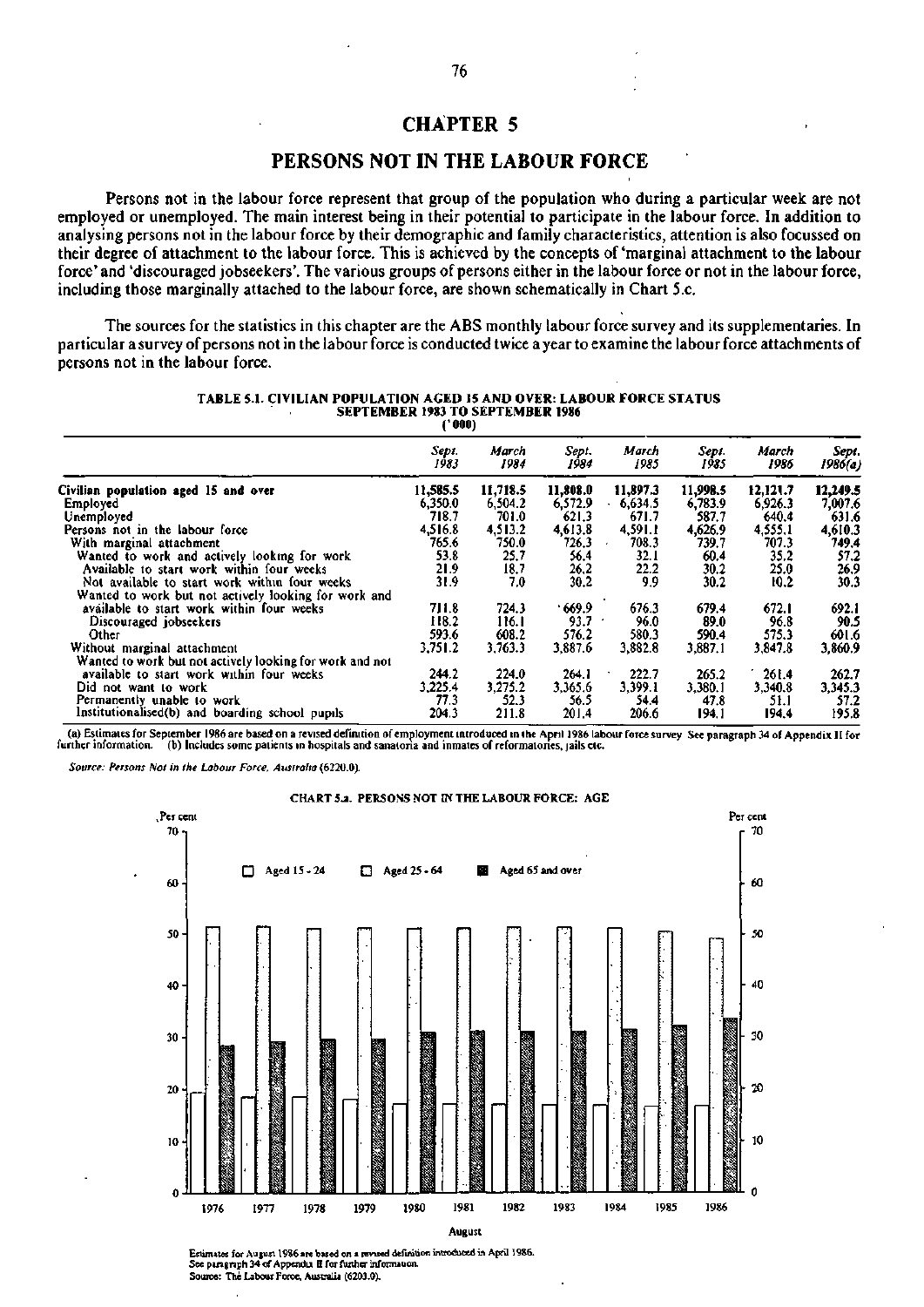|              |                               |                                                                 |                                                             |                                                                                        | Age group (years)          |                         |                  |                                                    |                         |                                                                                                                                                                                       |
|--------------|-------------------------------|-----------------------------------------------------------------|-------------------------------------------------------------|----------------------------------------------------------------------------------------|----------------------------|-------------------------|------------------|----------------------------------------------------|-------------------------|---------------------------------------------------------------------------------------------------------------------------------------------------------------------------------------|
| August       | $15 - 19$                     | 20-24                                                           | 25-34                                                       | 35-44                                                                                  | 45-54                      | 55-59                   | 60-64            | 65-69                                              | 70 and<br>over          | Total                                                                                                                                                                                 |
|              |                               |                                                                 |                                                             | <b>MALES</b>                                                                           |                            |                         |                  |                                                    |                         |                                                                                                                                                                                       |
| 1966         | 173.4                         | 27.0                                                            | .16.8                                                       | 15.0                                                                                   | 27.3                       | 25.5                    | 45.2             | 102.7                                              | 217.7                   | 650.6                                                                                                                                                                                 |
| 1967         | 184.6                         | 35.4                                                            | $\frac{17.5}{18.3}$                                         | 18.3<br>16.9                                                                           | 29.8                       | 24.8                    | 48.1             | 103.9                                              | 219.4                   | 681.9                                                                                                                                                                                 |
| 1968         |                               | 36.5                                                            |                                                             |                                                                                        | 29.6                       | 26.5                    | 47.6             | 105.2                                              | 226.6<br>232.3          |                                                                                                                                                                                       |
| 1969         | 204.1<br>214.9<br>211.8       | 42.3<br>41.2                                                    | $18.9$<br>$20.7$<br>$23.4$<br>$22.2$<br>$22.7$              | 18.6<br>16.5                                                                           | 29.8                       | 27.4                    | 53.9<br>54.8     | 112.1<br>116.4                                     |                         | 711.3<br>750.4<br>749.0                                                                                                                                                               |
| 1970<br>1971 |                               | 47.8                                                            |                                                             | 17.5                                                                                   | $29.2$<br>35.1<br>33.2     | 26.6<br>27.7            | 59.3             |                                                    | $\frac{231.8}{241.5}$   |                                                                                                                                                                                       |
| 1972         | 227.3<br>234.8<br>229.9       |                                                                 |                                                             |                                                                                        |                            | 28.9                    | 60.6             | 120.0                                              | 241.0                   | $799.6$<br>813.8<br>847.9<br>920.5                                                                                                                                                    |
| 1973         |                               | $46.1$<br>51.5<br>57.2                                          |                                                             | $\frac{18.8}{20.9}$                                                                    | 40.7                       | 35.9                    | 63.5             | 134.9                                              | 247.8                   |                                                                                                                                                                                       |
| 1974         | 245.8                         |                                                                 | 30.8                                                        |                                                                                        | 45.3                       | 37.8                    | 75.6             | 148.6                                              | 257.5                   |                                                                                                                                                                                       |
| 1975         | 242.2                         | $56.9$<br>$52.9$<br>$51.2$                                      | 33.5                                                        | $\frac{21.9}{25.6}$                                                                    | 48.4                       | 37.9                    | 87.4             | 156.9                                              | 267.7                   | 956.6                                                                                                                                                                                 |
| 1976         | 247.1                         |                                                                 | $\frac{33.0}{34.3}$                                         | 25.4<br>24.3                                                                           | 47.3                       | 42.1                    | 101.1            | 174.3                                              | 277.0<br>288.8          |                                                                                                                                                                                       |
| 1977         | 240.4                         |                                                                 |                                                             |                                                                                        | 53.8                       | 45.5                    | 106.3            | 180.4                                              |                         |                                                                                                                                                                                       |
| 1978         | 256,2                         | $62.3$<br>$60.2$<br>$59.5$                                      | 46.3                                                        | $\frac{37.1}{37.9}$                                                                    | $66.1$<br>$68.5$<br>$66.2$ | 62.6                    | 113.8            | 189.8                                              | 303.4                   |                                                                                                                                                                                       |
| 1979<br>1980 | 254.6<br>243,6                |                                                                 | 49.1<br>53.5                                                | 36.4                                                                                   |                            | 64.8<br>61.0            | 130.0<br>141.6   | 198.3<br>203.7                                     | 314.2<br>327.6          |                                                                                                                                                                                       |
| 1981         | 248.0                         |                                                                 |                                                             | 44.5                                                                                   | 67.1                       | 69.7                    | 143.5            |                                                    | 342.4                   |                                                                                                                                                                                       |
| 1982         | 243.6                         | $\frac{56.3}{70.4}$                                             | $56.9$<br>$63.4$<br>$57.2$                                  |                                                                                        | 77.0                       | 78.0                    | 160.5            | $\frac{208.1}{218.3}$                              | 355.3                   |                                                                                                                                                                                       |
| 1983         | 271.0                         | 69.0                                                            |                                                             | $\frac{48.2}{52.1}$                                                                    | 74.5                       | 82.0                    | 183.2            | 216.3                                              | 373.8                   |                                                                                                                                                                                       |
| 1984         | 268.2                         | 70.4                                                            | 62.3                                                        | 56.8                                                                                   | 77.5                       | 88.1                    | 188.1            | 215.2                                              | 384.8                   |                                                                                                                                                                                       |
| 1985         | 280.8                         | $68.1$<br>72.1                                                  | 70.1                                                        | 57.5                                                                                   | 78.7                       | 89.3                    | 195.8            | $\frac{216.7}{229.2}$                              | 402.7                   | 1,000.1<br>1,024.9<br>1,137.7<br>1,177.6<br>1,193.2<br>1,236.6<br>1,314.6<br>1,379.2<br>1,411.5<br>1,459.7                                                                            |
| 1986(a)      | 283.3                         |                                                                 | 67.1                                                        | 64.6                                                                                   | 80.0                       | 92.1                    | 189.6            |                                                    | 414.5                   |                                                                                                                                                                                       |
|              |                               | $\bullet$                                                       |                                                             | <b>FEMALES</b>                                                                         |                            |                         |                  |                                                    |                         |                                                                                                                                                                                       |
| 1966         | 191.7                         | 178.4                                                           | 456.2                                                       | 459.8                                                                                  | 420.2                      | 199.9                   | 184.4            | 176.4                                              | 360.3                   | 2,627.2                                                                                                                                                                               |
| 1967         |                               | 177,9                                                           | 467.1                                                       | 448.6                                                                                  | 423.6                      | 197.5                   | 186.6            | 176.8                                              | 367.9                   | 2,646.6                                                                                                                                                                               |
| 1968         | $\frac{200.6}{212.0}$         | 194.2                                                           | 467.3                                                       | 439.6                                                                                  | 420.5                      | 200.7                   | 193.0            | 180.4                                              | 376.5                   |                                                                                                                                                                                       |
| 1969         |                               |                                                                 | 476.7                                                       |                                                                                        | 420.0                      | 211.4                   | 205.0<br>208.6   |                                                    |                         |                                                                                                                                                                                       |
| 1970         | $232.0$<br>$234.4$<br>$253.9$ |                                                                 |                                                             |                                                                                        | $412.5$<br>$409.3$         | $\frac{215.2}{218.5}$   | 213.0            |                                                    | 382.4<br>388.7<br>402.0 |                                                                                                                                                                                       |
| 1971<br>1972 | 249.0                         | $\begin{array}{c} 191.4 \\ 201.3 \\ 218.2 \\ 214.1 \end{array}$ | $472.8$<br>$499.2$<br>$523.4$                               | $428.5$<br>$408.8$<br>$381.8$<br>$379.9$                                               | 401.4                      | 216.5                   | 222.1            | $\frac{183.7}{185.9}$<br>$\frac{187.3}{195.1}$     | 410.1                   |                                                                                                                                                                                       |
| 1973         |                               |                                                                 |                                                             | 366.5                                                                                  | 401.6                      |                         | 230.5            | 203.7<br>207.5<br>217.1<br>223.3<br>232.2<br>251.6 |                         | 2,684.3<br>2,723.1.1.6<br>2,728.1.1.6<br>2,783.1.1.6<br>2,826.8<br>2,835.1.8<br>2,859.6.8<br>2,909.3<br>3,022.9<br>3,024.2.8<br>3,242.8<br>3,322.9<br>3,322.8<br>3,322.8<br>3,154.4.6 |
| 1974         | 259.5<br>268.4<br>255.1       | 214.4<br>208.1<br>201.1                                         | $515.9$<br>$519.9$<br>$529.8$                               |                                                                                        | 410.8                      | 215.8                   | 241.1            |                                                    | 418.9<br>426.3          |                                                                                                                                                                                       |
| 1975         |                               |                                                                 |                                                             |                                                                                        | 408.7                      | 216.9                   | 247.6            |                                                    | 432.6                   |                                                                                                                                                                                       |
| 1976         | $\frac{276.0}{264.5}$         | 194.9<br>184.4<br>197.8                                         |                                                             |                                                                                        | 389.9                      | 222.6<br>229.3<br>247.2 | $252.8$<br>252.1 |                                                    | 448.4                   |                                                                                                                                                                                       |
| 1977         |                               |                                                                 |                                                             |                                                                                        | 390.3                      |                         |                  |                                                    | 458.6                   |                                                                                                                                                                                       |
| 1978         | 270.8                         |                                                                 |                                                             |                                                                                        | 394,7<br>395.9             |                         | 263.7            |                                                    | 499.3                   |                                                                                                                                                                                       |
| 1979<br>1980 | 288.0                         | 188.6<br>181.1                                                  | 549.1<br>549.1<br>553.9<br>574.9<br>558.9<br>570.6<br>588.9 | 357,1<br>350,7<br>352,9<br>351,2<br>350,2<br>358,5<br>357,2<br>378,3<br>378,3<br>402,3 | 386.3                      | 269.5<br>263.2          | 264.3<br>268.2   | 263.6<br>267.0                                     | 513.8<br>529.7          |                                                                                                                                                                                       |
| 1981         | $\frac{260.1}{272.6}$         | 188.7                                                           |                                                             |                                                                                        | 375.7                      | 260.5                   | 284.3            | 271.8                                              | 550.8                   |                                                                                                                                                                                       |
| 1982         | 276.8                         | $\frac{197.0}{193.4}$<br>187.5                                  |                                                             |                                                                                        | 372.8                      | 275.3<br>267.7<br>270.3 | 301.2            | 275.8                                              | 571.0                   |                                                                                                                                                                                       |
| 1983         | 270.2                         |                                                                 | 588.8                                                       |                                                                                        | 381.4                      |                         | 303.3            | 280.8<br>275.2                                     | 592.3                   |                                                                                                                                                                                       |
| 1984         | 280.5                         |                                                                 | 568.0                                                       | 430.1                                                                                  | 373.4                      |                         | 313.7            |                                                    | 616.8                   |                                                                                                                                                                                       |
| 1985         | 281.9                         | 173.9                                                           | 538.8                                                       | 416.8                                                                                  | 376.8                      | 270.6                   | 320.3            | 283.9                                              | 639.7                   |                                                                                                                                                                                       |
| 1986(a)      | 286.7                         | 166.7                                                           | 516.6                                                       | 396.9                                                                                  | 350.6                      | 265.5                   | 315.4            | 295.3                                              | 659.3                   | 3,253.1                                                                                                                                                                               |
|              |                               |                                                                 |                                                             | <b>PERSONS</b>                                                                         |                            |                         |                  |                                                    |                         |                                                                                                                                                                                       |
| 1966         | 365.1                         | 205.4                                                           | 473.0                                                       | 474,8                                                                                  | 447.5                      | 225.4                   | 229.6            | 279.1                                              | 578.0                   | 3,277.8                                                                                                                                                                               |
| 1967         | 385.2                         | 213.3                                                           | 484.7                                                       | 466.9                                                                                  | 453.4                      | 222.3                   | 234.7            | 280.7                                              | 587.4                   | 3,328.6                                                                                                                                                                               |
| 1968<br>1969 | 416.1<br>446.9                | 230.6<br>233.7                                                  | 485.7<br>495.6                                              | 456.5<br>447.2                                                                         | 450.0<br>449.8             | 227.2<br>238.8          | 240.6<br>258.9   | 285.6                                              | 603.2<br>614.7          | 3,395.5                                                                                                                                                                               |
| 1970         | 446.2                         | 242.5                                                           | 493.5                                                       | 425.3                                                                                  | 441.6                      | 241.8                   | 263.5            | 295.8<br>302.2                                     | 620.4                   | $3,481.5$<br>$3,477.1$                                                                                                                                                                |
| 1971         | 481.1                         | 266.0                                                           | 522.6                                                       | 399.3                                                                                  | 444.5                      | 246.3                   | 272.3            | 307.4                                              | 643.4                   | 3,582.7                                                                                                                                                                               |
| 1972         | 483.9                         | 260.2                                                           | 545.6                                                       | 398.7                                                                                  | 434.5                      | 245.3                   | 282.7            | 323.3                                              | 651.1                   | $3,625.3$<br>$3,674.7$                                                                                                                                                                |
| 1973         | 489.3                         | 265.9                                                           | 538.6                                                       | 387.4                                                                                  | 442.4                      | 251.7                   | 294.0            | 338.6                                              | 666.8                   |                                                                                                                                                                                       |
| 1974         | 514.2                         | 265.3                                                           | 550.7<br>563.3                                              | 379.1                                                                                  | 456.0                      | 250.4                   | 316.8            | 356.1                                              | 683.8                   | 3,772.3                                                                                                                                                                               |
| 1975         | 497.3<br>523.1                | 258.0                                                           |                                                             | 376.3                                                                                  | $457.1$<br>$437.2$         | 254.8                   | 335.0            | 374.0                                              | 700.3                   | 3,816.2                                                                                                                                                                               |
| 1976<br>1977 | 504.9                         | 247.8<br>235.5                                                  | 582.0<br>576.0                                              | 378.2<br>375.5                                                                         | 444.I                      | 264.7<br>274.8          | 353.9<br>358.4   | 397.6<br>412.7                                     | 725.4<br>747.4          | 3,909.8<br>3,929.2                                                                                                                                                                    |
| 1978         | 527.0                         | 260.I                                                           | 600.2                                                       | 387.4                                                                                  | 460.8                      | 309.7                   | 377.5            | 441.4                                              | 802.6                   | 4,166.8                                                                                                                                                                               |
| 1979         | 542.5                         | 248.8                                                           | 624.1                                                       | 396.3                                                                                  | 464.5                      | 334.2                   | 394.3            | 462.0                                              | 828.0                   | 4,294.6                                                                                                                                                                               |
| 1980         | 503.7                         | 240.7                                                           | 612.4                                                       | 393.6                                                                                  | 452.5                      | 324.2                   | 409.8            | 470.8                                              | 857.3                   | 4,264.9                                                                                                                                                                               |
| 1981         | 520.7                         | 244.9                                                           | 628.8                                                       | 422.8                                                                                  | 442.8                      | 330.2                   | 427.9            | 479.9                                              | 893.2                   | 4,391.2                                                                                                                                                                               |
| 1982         | 520.4                         | 267.4                                                           | 634.0                                                       | 450.5                                                                                  | 449.7                      | 353.3                   | 461.7            | 494.1                                              | 926.3                   | 4,557.4                                                                                                                                                                               |
| 1983         | 541.2                         | 262.4                                                           | 646. I                                                      | 473.3                                                                                  | 455.9                      | 349.7                   | 486.5            | 497.1                                              | 966.2                   | 4,678.3                                                                                                                                                                               |
| 1984         | 548.7                         | 257.9                                                           | 630.3                                                       | 486.9                                                                                  | 450.9                      | 358.4                   | 501.8            | 490.4                                              | 1,001.7                 | 4,727.0                                                                                                                                                                               |
| 1985         | 562.7                         | 242.0                                                           | 608.9                                                       | 474.3<br>461.5                                                                         | 455.5<br>430.6             | 359.9                   | 516.2            | 500.6                                              | 1,042.5                 | 4,762.5                                                                                                                                                                               |
| 1986(a)      | 570.0                         | 238.9                                                           | 583.7                                                       |                                                                                        |                            | 357.6                   | 505.0            | 524,4                                              | 1,073.8                 | 4,745.6                                                                                                                                                                               |

**TABLE 5.2. PERSONS NOT IN THE LABOUR FORCE : AGE, AUGUST 1966 TO AUGUST 1986 ('000)** 

(a) Estimates for August 1986 are based on a revised definition introduced in April 1986. See paragraph 34 of Appendix II for further information.

*Source: The Labour Force. Australia* (6203.0).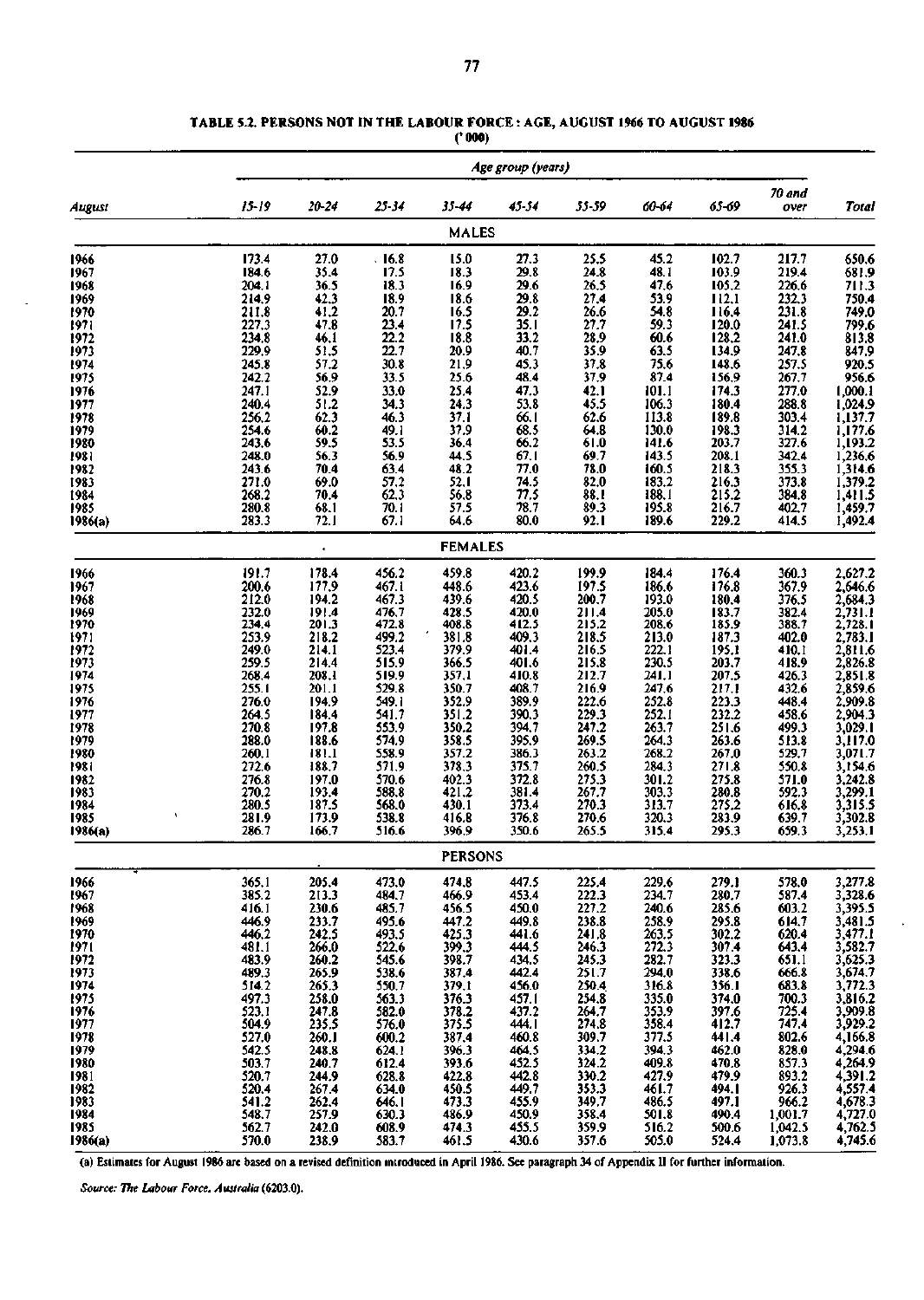|                               | Males   | <b>Females</b> | Persons | Males | <b>Females</b>  | Persons |
|-------------------------------|---------|----------------|---------|-------|-----------------|---------|
|                               |         | $-7000-$       |         |       | $-per$ cent $-$ |         |
| Member of a family            | 1.112.0 | 2.439.3        | 3,551.3 | 22.9  | 49.9            | 36.4    |
| Husband or wife               | 740.4   | 1,815.6        | 2,556.0 | 20.8  | 52.0            | 36.2    |
| With dependents present       | 93.0    | 852.8          | 945.8   | 49.0  | 46.0            | 25.2    |
| Without dependents present    | 647.4   | 962.8          | 1,610.2 | 39.0  | 58.7            | 48.8    |
| Not-married family head       | 35. I   | 275.7          | 310.8   | 33.6  | 60.6            | 55.6    |
| With dependents present       | 9.4     | 152.8          | 162.2   | 23.3  | 54.8            | 50.8    |
| Without dependents present    | 25.7    | 122.8          | 148.6   | 40.I  | 69.9            | 61.9    |
| Full-time student aged 15-24  | 252.7   | 227.0          | 479.7   | 71.I  | 65.1            | 68.1    |
| Other child(b) of family head | 52.0    | 39.4           | 91.3    | 6.9   | 8.3             | 7.4     |
| Other relative                | 31.9    | 81.7           | 113.6   | 35.2  | 69.8            | 54.7    |
| Not a member of a family      | 176.5   | 476.6          | 653.1   | 23.0  | 55.5            | 40.2    |
| Living alone                  | 134.9   | 429.7          | 564.6   | 32.8  | 72.5            | 56.2    |
| Not living alone              | 41.6    | 46.9           | 88.5    | II.7  | 17.6            | 14.2    |
| <b>Total</b>                  | 1,288.5 | 2,916.0        | 4,204.4 | 22.9  | 50.8            | 37.0    |

**TABLE 5.3. PERSONS NOT IN THE LABOUR FORCE(a): FAMILY STATUS, JUNE 1986** 

(a) Excludes persons in institutions, (b) Aged IS and over.

*Source: Labour Force Status and Other Characteristics of Families, June 1986* (6224.0).

### **TABLE 5.4. PERSONS OUT OF THE LABOUR FORCE AT SOME TIME DURING THE YEAR(a): MAIN ACTIVITY WHEN OUT OF THE LABOUR FORCE, 1979 TO 1986**

| Main activity when                  |                      |                                |                      | Year ended February |                       |                      |                      |                      |  |  |  |  |  |
|-------------------------------------|----------------------|--------------------------------|----------------------|---------------------|-----------------------|----------------------|----------------------|----------------------|--|--|--|--|--|
| out of the<br>labour force          | 1979                 | 1980                           | 1981                 | 1982                | 1983                  | 1984                 | 1985                 | 1986                 |  |  |  |  |  |
|                                     |                      | <b>NUMBER ('000)</b>           |                      |                     |                       |                      |                      |                      |  |  |  |  |  |
| Home duties                         | 2,663.2              | 2,593.2                        | 2,591.1              | 2,658.9             | 2,869.5               | 2,953.9              | 2,914.7              | 2,984.2              |  |  |  |  |  |
| Attended an educational institution | 821.7                | 805.0                          | 751.8                | 765.3               | 759.6                 | 839.0                | 863.7                | 926.9                |  |  |  |  |  |
| Own ill health/injury               | 200.2                | 219.9                          | 169.6                | 166.0               | 230.7                 | 236.3                | 262.4                | 310.4                |  |  |  |  |  |
| Retired, voluntarily inactive, etc. | 1,255.8              | 1,333.5                        | 1,141.1              | 1,291.6             | 1,110.9               | 1,085.2              | 1,233.5              | 1,373.4              |  |  |  |  |  |
| Permanently unable to work          | 65.5                 | 61.3                           | 69.4                 | 69.5                | 69.0                  | 65.5                 | 59.3                 | 49.8                 |  |  |  |  |  |
| On strike                           | 78.5                 | 85.3                           | 7.0                  | 21.3                | $\bullet$ +           |                      | $\bullet$ .          | $\cdot$ $\cdot$      |  |  |  |  |  |
| Unpaid leave(b)                     | $\sim$               | $\ddot{\phantom{1}}$           | $\ddot{\phantom{1}}$ | $\cdot$ .           | 252.4                 | 352.3                | 366.4                | 405.1                |  |  |  |  |  |
| Other                               | 57.1                 | 68.5                           | 62.4                 | 60.3                | 166.2                 | 168.3                | 151.9                | 169.9                |  |  |  |  |  |
| Not asked(c)                        | $\cdot$              | $\ddot{\phantom{0}}$           | $\ddot{\phantom{0}}$ | 613.5               | $\ddot{\phantom{1}}$  | $\ddot{\phantom{1}}$ | . .                  | $\ddot{\phantom{1}}$ |  |  |  |  |  |
| <b>Total</b>                        | 5,142.0              | 5,166.6                        | 4,792.4              | 5.646.4             | 5,458.4               | 5,700.5              | 5,851.9              | 6,219.7              |  |  |  |  |  |
|                                     |                      | PROPORTION OF TOTAL (per cent) |                      |                     |                       |                      |                      |                      |  |  |  |  |  |
| Home duties                         | 51.8                 | 50.2                           | 54.1                 | 47.1                | 52.6                  | 51.8                 | 49.8                 | 48.0                 |  |  |  |  |  |
| Attended an educational institution | 16.0                 | 15.6                           | 15.7                 | 13.6                | 13.9                  | 14.7                 | 14.8                 | 14.9                 |  |  |  |  |  |
| Own ill health/injury               | 3.9                  | 4.3                            | 3.5                  | 2.9                 | 4.2                   | 4.1                  | 4.5                  | 5.0                  |  |  |  |  |  |
| Retired, voluntarily inactive, etc. | 24.4                 | 25.8                           | 23.8                 | 22.9                | 20.4                  | 19.0                 | 21.1                 | 22.1                 |  |  |  |  |  |
| Permanently unable to work          | 1.3                  | 1.2                            | 1.4                  | 1,2                 | 1.3                   | 1.1                  | 1.0                  | 0.8                  |  |  |  |  |  |
| On strike                           | 1.5                  | 1.7                            | 0.1                  | 0.4                 | $\bullet$ . $\bullet$ | $\cdots$             | $\ddot{\phantom{1}}$ |                      |  |  |  |  |  |
| Unpaid leave(b)                     | $\ddot{\phantom{0}}$ | $\ddot{\phantom{1}}$           | $\ddot{\phantom{1}}$ | $\sim$              | 4.6                   | 6.2                  | 6.3                  | 6.5                  |  |  |  |  |  |
| Other                               | 1.1                  | 1.3                            | 1.3                  | IJ                  | 3.0                   | 3.0                  | 2.6                  | 2.7                  |  |  |  |  |  |
| Not asked(c)                        | $\cdot$ .            |                                | . .                  | 10.9                | $\ddot{\phantom{0}}$  | $\ddot{\phantom{1}}$ | $\ddot{\phantom{1}}$ | $\ddot{\phantom{1}}$ |  |  |  |  |  |
| <b>Total</b>                        | 100.0                | 100.0                          | 100.0                | 100.0               | 100.0                 | 100.0                | 100.0                | 100.0                |  |  |  |  |  |

a) Refers to calendar year for 1979 and 1980. For 1981 and 1982 refers to twelve month period beginning February. (b) Included under 'retired, voluntarily inactive, etc.'<br>in 1979-1982. (c) Persons who had had their current

*Source: Labour Force Experience, Australia* (6206.0).

l,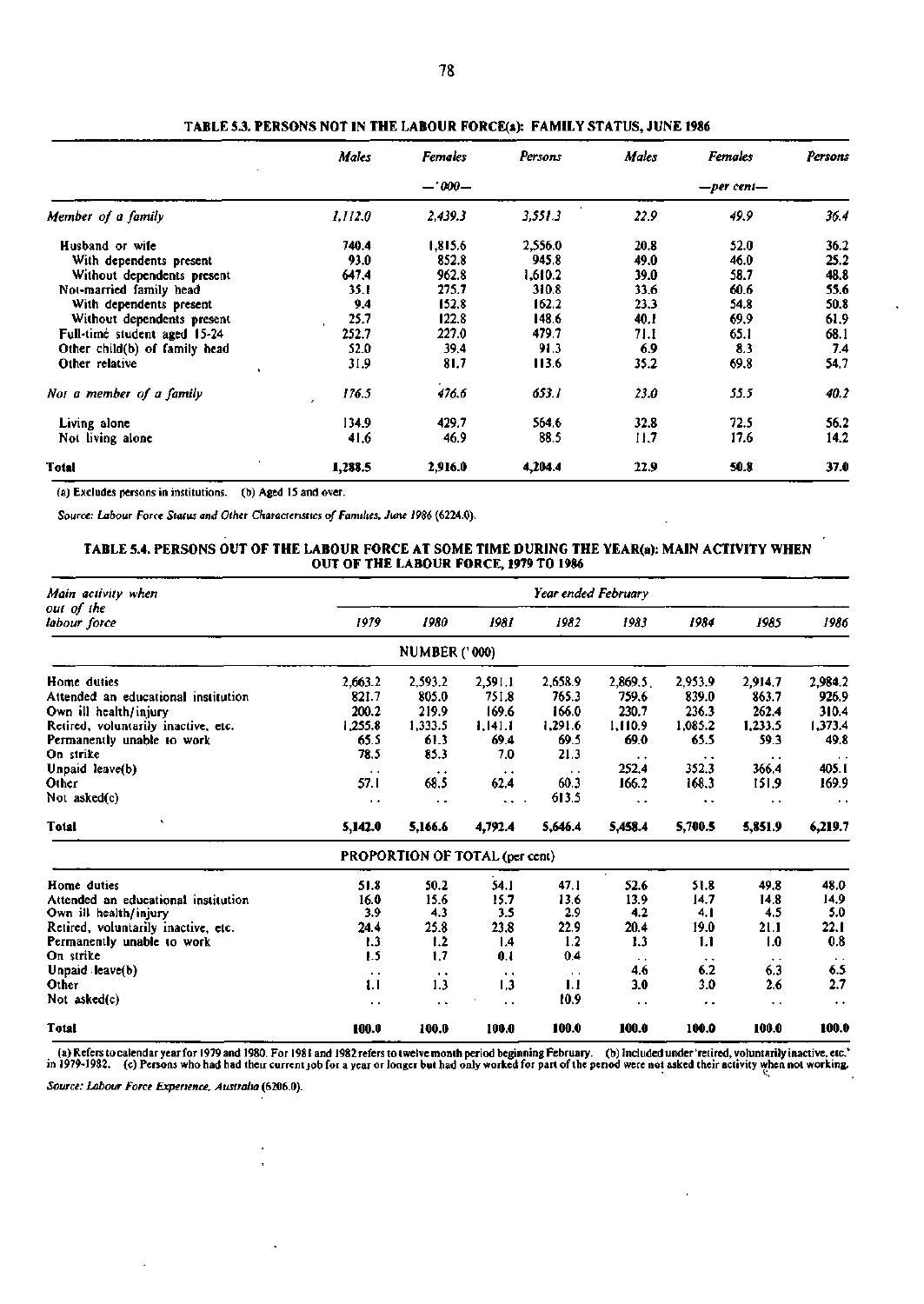

**CHART 5.b. PERSONS NOT IN THE LABOUR FORCE: MAIN ACTIVITY** 

Source: Persons Not in the Labour Force, Australia, September 1986 (6220.0).

#### **TABLE 5.5. PERSONS AGED 15 TO 64 NOT IN THE LABOUR FORCE(a): WHETHER ATTENDING AN EDUCATIONAL INSTITUTION AND TYPE OF EDUCATIONAL INSTITUTION ATTENDING**   $\ddot{\phantom{0}}$ **MAY 1981 TO MAY 1986**

|                                                                                                              |                                                                | ('000)                                                          |                                                                  |                                                                 |                                                                  |                                                                  |
|--------------------------------------------------------------------------------------------------------------|----------------------------------------------------------------|-----------------------------------------------------------------|------------------------------------------------------------------|-----------------------------------------------------------------|------------------------------------------------------------------|------------------------------------------------------------------|
| Type of educational<br>institution attending                                                                 | May<br>1981                                                    | May<br>1982                                                     | May<br>1983                                                      | May<br>1984                                                     | May<br>1985                                                      | May<br>1986                                                      |
|                                                                                                              |                                                                | <b>MALES</b>                                                    |                                                                  |                                                                 |                                                                  |                                                                  |
| Attending<br>School<br>University<br><b>CAE</b><br>TAFE/Technical College<br>Other<br>Not attending<br>Total | 257.1<br>174.2<br>41,2<br>24.4<br>13.3<br>352.9<br>610.0       | 263.5<br>174.0<br>49.3<br>19,2<br>15.0<br>6.0<br>372.7<br>636.2 | 282.0<br>195. I<br>44.6<br>18.5<br>18.8<br>5.0<br>413.8<br>695.9 | 293.3<br>199.3<br>46.4<br>20.2<br>20.4<br>6.9<br>416.5<br>709.7 | 303.7<br>212.3<br>42.8<br>24.2<br>20. I<br>4.4<br>449.2<br>752.9 | 30 I.I<br>205.0<br>39.4<br>25.5<br>22.5<br>8.7<br>464.2<br>765.3 |
|                                                                                                              |                                                                |                                                                 |                                                                  |                                                                 |                                                                  |                                                                  |
|                                                                                                              |                                                                | <b>FEMALES</b>                                                  |                                                                  |                                                                 |                                                                  |                                                                  |
| Attending<br>School<br><b>University</b><br>CAE<br>TAFE/Technical College<br>Other<br>Not attending          | 307.2<br>169.0<br>٠<br>38.8<br>35.2<br>41.1<br>23.1<br>1,947.7 | 307.5<br>168.9<br>36. l<br>26.4<br>51.5<br>24.6<br>1,981.7      | 328,2<br>186.7<br>38.7<br>29.1<br>48.2<br>25.5<br>2,000.0        | 335.9<br>182.8<br>41.9<br>30.4<br>54.2<br>26.6<br>2,009.9       | 336.7<br>191.4<br>36.2<br>28.9<br>60.6<br>19.6<br>1,990.5        | 336.5<br>187.2<br>37.4<br>26.4<br>58.8<br>26.7<br>1,872.6        |
| Total                                                                                                        | 2,254.9                                                        | 2,289.2                                                         | 2,328.2                                                          | 2,345.8                                                         | 2,327.2                                                          | 2,209.1                                                          |

(a) Excludes persons in institutions and persons permanently unable to work. Estimates may therefore differ from those shown in other tables and charts.

*Source: Transition from Education to Work, Australia* **(6227.0).**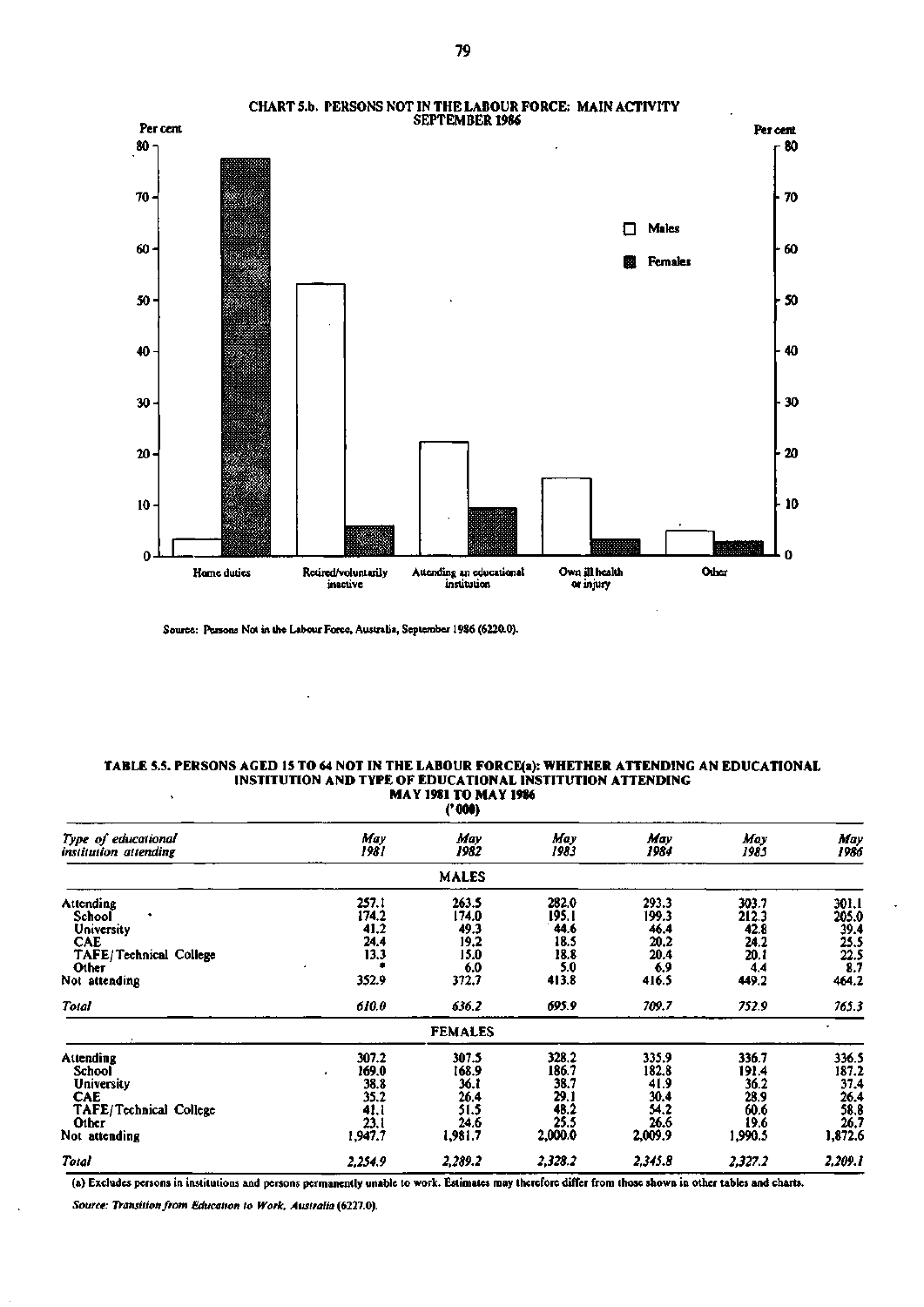$\overline{\phantom{a}}$ 

### **TABLE 5.6. PERSONS NOT IN THE LABOUR FORCE(a): EDUCATIONAL ATTAINMENT AND AGE, FEBRUARY 1986**

|                                                                                     |       |         |                      | Age group            |         |                      |                                                                                                                                                                                                                                                                                                                                                                                                    |                    |
|-------------------------------------------------------------------------------------|-------|---------|----------------------|----------------------|---------|----------------------|----------------------------------------------------------------------------------------------------------------------------------------------------------------------------------------------------------------------------------------------------------------------------------------------------------------------------------------------------------------------------------------------------|--------------------|
|                                                                                     | 15-19 | 20-24   | $25 - 34$            | 35-44                |         | 45-54 55 and over    |                                                                                                                                                                                                                                                                                                                                                                                                    |                    |
| Educational attainment                                                              |       |         |                      | $-0.000 -$           |         |                      | Total<br>(* 000)<br>1,991.6<br>456.7<br>1,490.4<br>44.5<br>2,147.4<br>502.4<br>1,639.5<br>36.7<br>554.2<br>892.3<br>156.4<br>41.5<br>4.180.5<br>1,075.4<br>237.7<br>792.6<br>45.1<br>1,512.4<br>355.8<br>1,152.8<br>18.0<br>449.9<br>605.2<br>79.5<br>59.1<br>2.646.8<br>3,067.0<br>694.4<br>2,283.0<br>89.6<br>3,659.8<br>858.2<br>2,792.3<br>54.7<br>1,004.1<br>1,497.6<br>235.9<br>9.3<br>100.6 | (per cent)         |
|                                                                                     |       |         | <b>MALES</b>         |                      |         |                      |                                                                                                                                                                                                                                                                                                                                                                                                    |                    |
| With post-school qualifications                                                     | 25.I  | 218.7   | 625.0                | 572.2                | 350.2   | 200.4                |                                                                                                                                                                                                                                                                                                                                                                                                    | 47.6               |
| Degree                                                                              |       | 26.0    | 160.4                | 150.8                | 74.8    | 44.6                 |                                                                                                                                                                                                                                                                                                                                                                                                    | 10.9               |
| Trade; technical or other certificate                                               | 21.2  | 185.8   | 451.7                | 409.5                | 268.7   | 153.4                |                                                                                                                                                                                                                                                                                                                                                                                                    | 35.7               |
| Other                                                                               |       | 6.9     | 12.8                 | 11.9                 | 6.6     |                      |                                                                                                                                                                                                                                                                                                                                                                                                    | 1,1                |
| Without post-school qualifications(b)<br>Attended highest level of secondary school | 269.I | 312.5   | 509.3                | 450.0                | 330.7   | 275.6                |                                                                                                                                                                                                                                                                                                                                                                                                    | 51.4               |
| available<br>Did not attend highest level of secondary                              | 86.7  | 113.5   | 147.8                | 83.3                 | 43.4    | 27.7                 |                                                                                                                                                                                                                                                                                                                                                                                                    | 12.0               |
| school available<br>Left at $ace -$                                                 | 182.4 | 199.0   | 360.8                | 366.I                | 285.0   | 246.I                |                                                                                                                                                                                                                                                                                                                                                                                                    | 39.2               |
| 18 and over                                                                         | ۰     | 7.4     | 15.6                 | 8.3                  |         | 4.6.                 |                                                                                                                                                                                                                                                                                                                                                                                                    | 0.9                |
| 16 or 17                                                                            | 104.3 | 112.5   | 161.0                | 100.5                | 44. I   | 31.8                 |                                                                                                                                                                                                                                                                                                                                                                                                    | 13.3               |
| 14 or 15                                                                            | 76.8  | 77.4    | 174.0                | 221.4                | 186.5   | 156.2                |                                                                                                                                                                                                                                                                                                                                                                                                    | 21.3               |
| 13 and under                                                                        |       |         | 10.2                 | 36.0                 | 51.7    | 56.2                 |                                                                                                                                                                                                                                                                                                                                                                                                    | 3.7                |
| Still at school(c)                                                                  | 41.2  |         | . .                  | $\ddot{\phantom{0}}$ | ٠.      | $\ddot{\phantom{1}}$ |                                                                                                                                                                                                                                                                                                                                                                                                    | 1.0                |
| Total                                                                               | 335.5 | 531.5   | 1,134.3              | 1,022.3              | 680.9   | 476.0                |                                                                                                                                                                                                                                                                                                                                                                                                    | 100.0              |
|                                                                                     |       |         | <b>FEMALES</b>       |                      | ٠       |                      |                                                                                                                                                                                                                                                                                                                                                                                                    |                    |
| With post-school qualifications '                                                   | 48.I  | 191.7   | 356.3                | 277.0                | 142.9   | 59.4                 |                                                                                                                                                                                                                                                                                                                                                                                                    | 40.6               |
| Degree                                                                              |       | 37.1    | 106.3                | 58.8                 | 24.4    | 10.6                 |                                                                                                                                                                                                                                                                                                                                                                                                    | 9.0                |
| Trade; technical or other certificate                                               | 44.4  | 146.0   | 239.I                | 205.5                | 112.7   | 44.9                 |                                                                                                                                                                                                                                                                                                                                                                                                    | 29.9               |
| Other                                                                               |       | 8.5     | 10.9                 | 12.7                 | 5.8     | ٠                    |                                                                                                                                                                                                                                                                                                                                                                                                    | 1.7                |
| Without post-school qualifications(b)<br>Attended highest level of secondary school | 206.4 | 250.4   | 344.9                | 366.5                | 232.I   | 112.1                |                                                                                                                                                                                                                                                                                                                                                                                                    | 57.1               |
| available<br>Did not attend highest level of secondary                              | 79.6  | 96.7    | 91.4                 | 48.2                 | 26.1    | 13.8                 |                                                                                                                                                                                                                                                                                                                                                                                                    | 13.4               |
| school available<br>Left at $a$ ge $-$                                              | 126.8 | 153.8   | 252.8                | 316.5                | 205.4   | 97.5                 |                                                                                                                                                                                                                                                                                                                                                                                                    | 43.6               |
| 18 and over                                                                         |       |         | 7.8                  |                      | ۰       | ۰                    |                                                                                                                                                                                                                                                                                                                                                                                                    | 0.7                |
| 16 or 17                                                                            | 73.0  | 101.8   | 123.7                | 92.3                 | 41.4    | 17.8                 |                                                                                                                                                                                                                                                                                                                                                                                                    | 17.0               |
| 14 or $15$                                                                          | 52.7  | 47.2    | 115.0                | 193.0                | 132.4   | 64.9                 |                                                                                                                                                                                                                                                                                                                                                                                                    | 22.9               |
| 13 and under                                                                        |       |         | 6.3                  | 28.9                 | 29.6    | 13.5                 |                                                                                                                                                                                                                                                                                                                                                                                                    | 3.0                |
| Still at school(c)                                                                  | 58.6  |         | $\ddot{\phantom{1}}$ | $\ddot{\phantom{0}}$ | ٠.      | . .                  |                                                                                                                                                                                                                                                                                                                                                                                                    | 2.2                |
| Total                                                                               | 313.2 | - 442.5 | 701.2                | 643.5                | 375.0   | 171.5                |                                                                                                                                                                                                                                                                                                                                                                                                    | 100.0              |
|                                                                                     |       |         | <b>PERSONS</b>       |                      |         |                      |                                                                                                                                                                                                                                                                                                                                                                                                    |                    |
| With post-school qualifications                                                     | 73.3  | 410.4   | 981.3                | 849.2                | 493.1   | 259.8                |                                                                                                                                                                                                                                                                                                                                                                                                    | 44,9               |
| Degree                                                                              |       | 63.1    | 266.8                | 209.6                | 99.3    | 55.3                 |                                                                                                                                                                                                                                                                                                                                                                                                    | 10.2               |
| Trade; technical or other certificate                                               | 65.7  | 331.9   | 690.8                | 615.0                | 381.4   | 198.3                |                                                                                                                                                                                                                                                                                                                                                                                                    | 33.4               |
| Other                                                                               | 7.2   | 15.4    | 23.7                 | 24.6                 | 12.4    | 6.3                  |                                                                                                                                                                                                                                                                                                                                                                                                    | 1.3                |
| Without post-school qualifications(b)<br>Attended highest level of secondary school | 475.6 | 562.9   | 854.2                | 816.5                | 562.8   | 387.7                |                                                                                                                                                                                                                                                                                                                                                                                                    | 53.6               |
| available                                                                           | 166.3 | 210.2   | 239.2                | 131.5                | 69.5    | 41.5                 |                                                                                                                                                                                                                                                                                                                                                                                                    | 12.6               |
| Did not attend highest level of secondary<br>school available<br>Left at age-       | 309.3 | 352.8   | 613.6                | 682.7                | 490.4   | 343.6                |                                                                                                                                                                                                                                                                                                                                                                                                    | 40.9               |
| 18 and over                                                                         |       | 11.4    | 23.4                 | 10.5                 | 4.6     |                      |                                                                                                                                                                                                                                                                                                                                                                                                    | $\frac{0.8}{14.7}$ |
| 16 or 17                                                                            | 177.2 | 214.3   | 284.6                | 192.8                | 85.5    | 49.6                 |                                                                                                                                                                                                                                                                                                                                                                                                    |                    |
| 14 or 15                                                                            | 129.5 | 124.6   | 289.0                | 414.4                | 318.9   | 22 î.H               |                                                                                                                                                                                                                                                                                                                                                                                                    | 21.9               |
| 13 and under                                                                        |       |         | 16.5                 | 65.0                 | 81.3    | 69.7                 |                                                                                                                                                                                                                                                                                                                                                                                                    | 3.5                |
| Never attended school                                                               | ٠     | ۰       |                      |                      |         |                      |                                                                                                                                                                                                                                                                                                                                                                                                    | 0.1                |
| Still at school(c)                                                                  | 99.9  | ٠       | $\ddot{\phantom{0}}$ | $\ddot{\phantom{1}}$ | ٠,      | ۰.                   |                                                                                                                                                                                                                                                                                                                                                                                                    | 1.5                |
| Total                                                                               | 648.7 | 974.0   | 1,835.8              | 1,665.8              | 1,055.9 | 647.5                | 6,827.4                                                                                                                                                                                                                                                                                                                                                                                            | 100.0              |

(a) Excludes persons in institutions. Estimates may therefore differ from those shown in other tables and charts. (b) Includes persons who never attended school.<br>(c) Aged 15 to 20 only.

 $\mathcal{L}_{\mathcal{A}}$ 

 $\hat{\mathbf{r}}$ 

*Source: Labour Force Status and Educational Attainment, Australia, February 1986* (6235.0).

 $\sqrt{1-\lambda}$  .

 $\sim 10^7$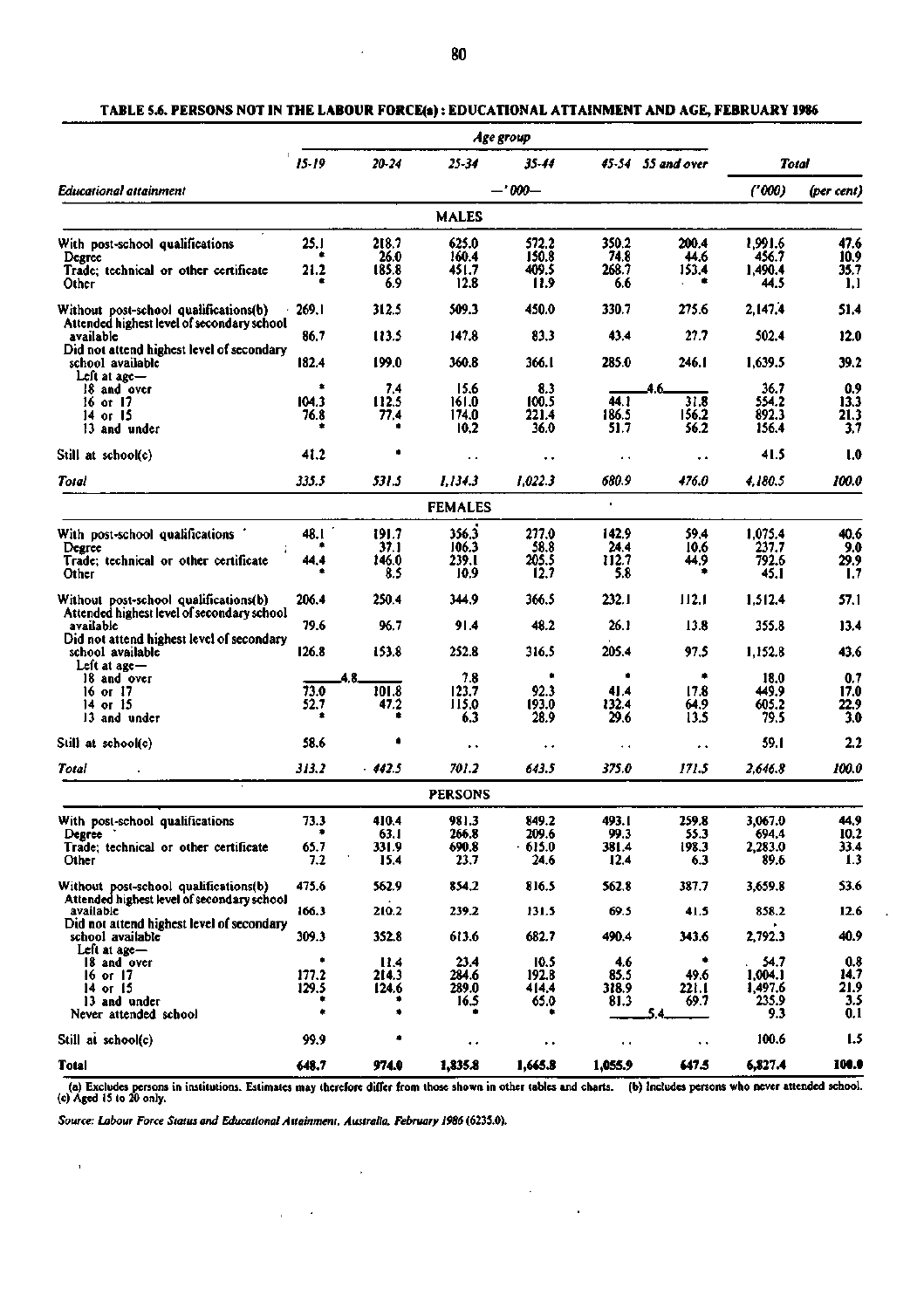### **CHART 5.c. RELATIONSHIP OF PERSONS WITH MARGINAL ATTACHMENT TO THE LABOUR FORCE TO PERSONS IN OR NOT IN THE LABOUR FORCE, SEPTEMBER 1986**



**(a) Includes institutionalised, boarding school pupils and persons permanently unable to work.** 

*Source: Persons Not in the Labour Force, Australia, September 1986* **(6220.0).** 

 $\ddot{\phantom{0}}$ 

## **TABLE 5.7. PERSONS NOT IN THE LABOUR FORCE: WHO WANTED TO WORK BUT WERE NOT ACTIVELY LOOKING FOR WORK AND REASON NOT AVAILABLE TO START WORK WITHIN FOUR WEEKS, SEPTEMBER 1986**

**('000)** 

|                                                                                                                                                                                                                                                                    | Intention to look for work in the next twelve months |               |                              |                 |                 | Type of work preferred " |               |                       |       |
|--------------------------------------------------------------------------------------------------------------------------------------------------------------------------------------------------------------------------------------------------------------------|------------------------------------------------------|---------------|------------------------------|-----------------|-----------------|--------------------------|---------------|-----------------------|-------|
| Reason not available to<br>start work within four weeks<br>Personal reasons<br>Own ill health, physical disability, pregnancy<br>Studying<br>At school<br>Other educational institution<br>Moved house/holidays<br>Family reasons<br>Ill bealth of other than self | Intended<br>to look                                  | Might<br>look | Did not<br>intend<br>to look | Did not<br>know | Noi<br>asked(a) | Full-<br>time            | Part-<br>time | No<br>prefer-<br>ence | Total |
|                                                                                                                                                                                                                                                                    | 59.9                                                 | 29.0          | 52.9                         | 5.5             | 5.4             | 66.0                     | 75.0          | 11.7                  | 152.7 |
|                                                                                                                                                                                                                                                                    | 19.2                                                 | 16.5          | 32.9                         |                 | 4.8             | 31.1                     | 38.2          | 7.5                   | 76.8  |
|                                                                                                                                                                                                                                                                    | 37.2                                                 | 10.3          | 15.9                         |                 |                 | 33.5                     | 28.3          |                       | 65.4  |
|                                                                                                                                                                                                                                                                    | 27.5                                                 | 9,1           | 14.5                         |                 |                 | 27.0                     | 23.6          |                       | 52.8  |
|                                                                                                                                                                                                                                                                    | 9.7                                                  |               |                              |                 |                 | 6.5                      | 4.7           |                       | 12.5  |
|                                                                                                                                                                                                                                                                    |                                                      |               | 4. I                         |                 |                 |                          | 8.5           |                       | 10.5  |
|                                                                                                                                                                                                                                                                    | 14.6                                                 | 19.2          | 41.6                         | 4.0             | 8.5             | 11,0                     | 70.5          | 6.5                   | 88.0  |
|                                                                                                                                                                                                                                                                    |                                                      |               |                              |                 |                 |                          | 7.4           |                       | 9.4   |
| Unable to find suitable childcare                                                                                                                                                                                                                                  |                                                      |               |                              |                 |                 |                          | 7.7           |                       | 9.9   |
| Children too young/preferred to look after children                                                                                                                                                                                                                | 10.3                                                 | 13.6          | 34.3                         |                 | 8. I            | 8.1                      | 55.3          | 5.2                   | 68.6  |
| Other reasons                                                                                                                                                                                                                                                      | 6.3                                                  |               | 9.8                          | ٠               |                 | 5.4                      | 15.2          | ۰                     | 22.0  |
| <b>Total</b>                                                                                                                                                                                                                                                       | 80.9                                                 | 51.8          | 104.3                        | 11.2            | 14.5            | 82.5                     | 160.7         | 19.5                  | 262.7 |
| Males                                                                                                                                                                                                                                                              | 28.7                                                 | 12.1          | 21.7                         | ٠               |                 | 39.9                     | 21.5          | 6.9                   | 68.3  |
| <b>Females</b>                                                                                                                                                                                                                                                     | 52.2                                                 | 39.6          | 82.6                         | 8.0             | 12.0            | 42.5                     | 139.2         | 12.6                  | 194.4 |

**(a) Persons who had a job but, up to the end of the survey week, had been away from work without pay for four weeks or longer and had not been actively looking for work.** 

*Source: Persons Not in the Labour Force, Australia, September 1986* **(6220.0).**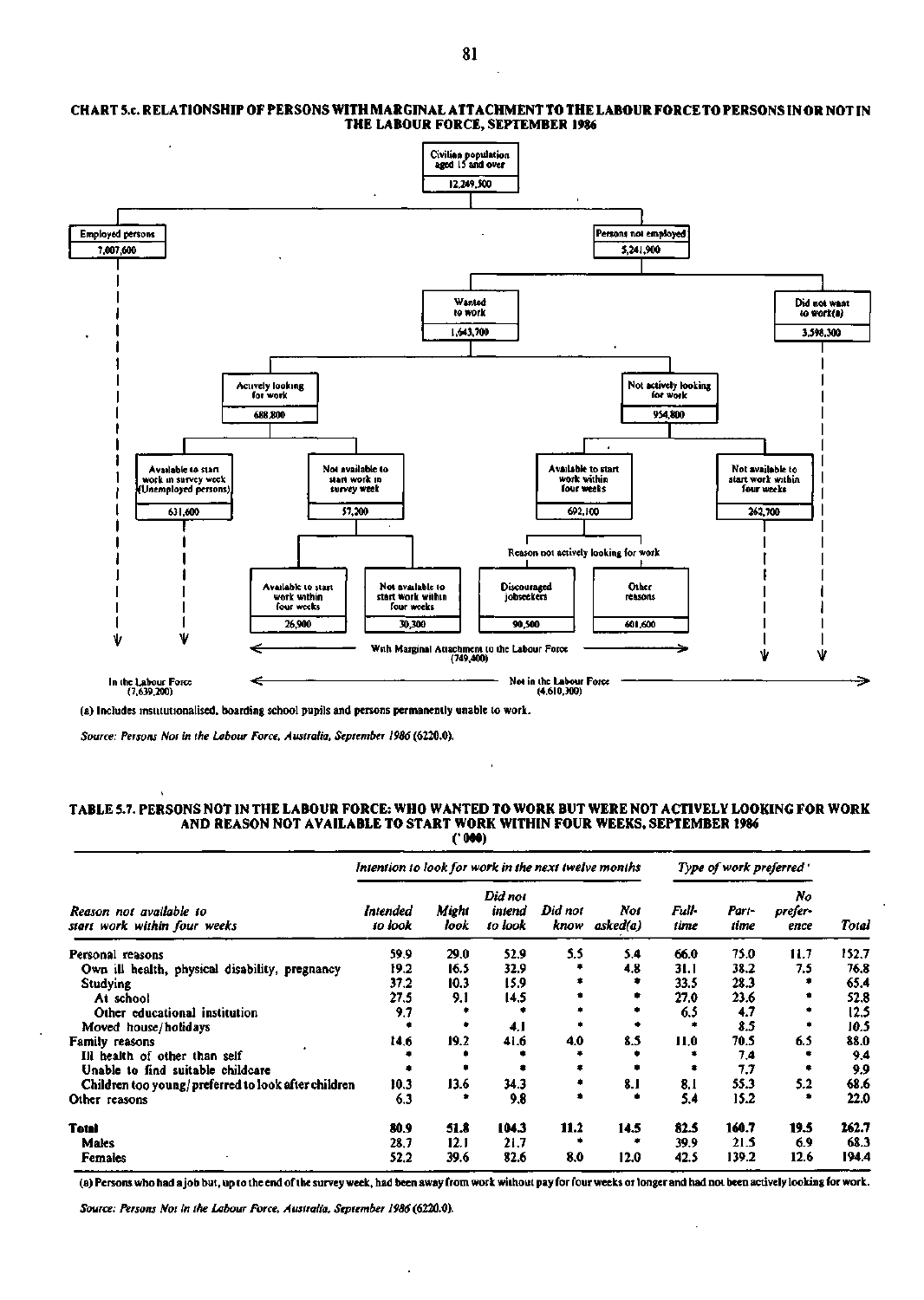#### **TABLE 5.8. PERSONS NOT IN THE LABOUR FORCE WITH MARGINAL ATTACHMENT TO THE LABOUR FORCE : SUMMARY OF CHARACTERISTICS, SEPTEMBER 1986 ('000)**

|                                                                                  |                                              | Persons who wanted<br>to work and were<br>actively looking for work |                            |                  | Persons who wanted to work<br>but were not actively looking<br>for work and were available to<br>start work within four weeks<br>Persons with |                |               |                                            |                     |
|----------------------------------------------------------------------------------|----------------------------------------------|---------------------------------------------------------------------|----------------------------|------------------|-----------------------------------------------------------------------------------------------------------------------------------------------|----------------|---------------|--------------------------------------------|---------------------|
|                                                                                  | Available to<br>start work<br>within         | Not avail-<br>able to start<br>work within                          |                            | Dis-<br>couraged |                                                                                                                                               |                |               | marginal attachment<br>to the labour force |                     |
|                                                                                  | four weeks                                   | four weeks                                                          | Total                      | iobseekers       | Other                                                                                                                                         | Total          | Males         | Females                                    | Persons             |
| Age group—<br>15-19                                                              | 7.1                                          | 20.0                                                                | 27.0                       | 7.1              | 115.9                                                                                                                                         | 123.1          | 72.7          | 77.3                                       | 150,1               |
| 20-24                                                                            | ٠                                            | 5.3                                                                 | 8.5                        | ۰                | 60.8                                                                                                                                          | 63.7           | 11.6          | 60.6                                       | 72.2                |
| 25-34<br>35-44                                                                   | 7.6<br>4.7                                   | ۰<br>٠                                                              | 10.4<br>6.0                | 12.8<br>18.6     | 173.0<br>127.3                                                                                                                                | 185.7<br>145.9 | 13.5<br>13.3  | 182.7<br>138.6                             | 196.2<br>151,9      |
| 45-54                                                                            |                                              | ٠                                                                   |                            | 13.9             | 65.8                                                                                                                                          | 79,7           | 11.9          | 70.7                                       | 62.6                |
| 55-59                                                                            |                                              | ۰<br>٠                                                              | ۰<br>۰                     | 8.7              | 22.7                                                                                                                                          | 31.4           | 8.8           | 24.3                                       | 33,2                |
| 60-64<br>65 and over                                                             |                                              | ٠                                                                   | ٠                          | 10.9<br>15.6     | 17.3<br>18.8                                                                                                                                  | 28.2<br>34.4   | 14.0<br>19.5  | 14.6<br>15.1                               | 28.6<br>34.6        |
| Family status—                                                                   |                                              |                                                                     |                            |                  |                                                                                                                                               |                |               |                                            |                     |
| Member of a family                                                               | 21.9<br>11.8                                 | 26.6                                                                | 48.5<br>15.8               | 73.5<br>51.8     | 531.2<br>343.1                                                                                                                                | 604.7<br>394.8 | 130.7<br>47.3 | 522.5<br>363.4                             | 653.2<br>410.7      |
| Husband or wife<br>With dependents present                                       | 10.2                                         | 4.0                                                                 | 12.2                       | 26.0             | 269.3                                                                                                                                         | 295.3          | 16.8          | 290.7                                      | 307.6               |
| Without dependents present                                                       |                                              |                                                                     | ٠                          | 25.7             | 73.8                                                                                                                                          | 99.5           | 30.4          | 72.7                                       | 103.1               |
| Not-married family head<br>With dependents present                               |                                              | ٠                                                                   | 4.0<br>۰                   | 12.1<br>8. I     | 70.7<br>65.6                                                                                                                                  | 82.9<br>73.7   |               | 83.3<br>74.4                               | 86,9<br>77,3        |
| Without dependents present                                                       |                                              | ۰                                                                   | $\bullet$                  | 4. I             | 5.1                                                                                                                                           | 9.2            |               | 8.8                                        | 9.6                 |
| Full-time student aged 15-24(a)                                                  | 4.2                                          | 20,7                                                                | 24.9                       | 4,5<br>۰         | 98. I                                                                                                                                         | 102.6          | 64.5          | 63.0                                       | 127.5               |
| Other child(b) of family head<br>Other relative of family head                   |                                              | ٠                                                                   | ٠                          | ٠                | 15,1<br>4. I                                                                                                                                  | 18.4<br>6.0    | 12.3          | 9.7<br>٠                                   | 22.0<br>6.1         |
| Not a member of a family                                                         |                                              | ٠                                                                   | ٠                          | 12.5             | 33.2                                                                                                                                          | 45,7           | 20.6          | 28.8                                       | 49.4                |
| Living alone                                                                     |                                              | ۰<br>۰                                                              | ۰<br>۰                     | 10.7<br>٠        | 22.4                                                                                                                                          | 33.2           | 13.8          | 20.5                                       | 34.2                |
| Not living alone<br>Not family coded                                             |                                              | ٠                                                                   | 5.0                        | 4.4              | 10.8<br>37.3                                                                                                                                  | 12.5<br>41.7   | 6.9<br>14.1   | 8.3<br>32.6                                | 15.2<br>46.7        |
| Type of work preferred—                                                          |                                              |                                                                     |                            |                  |                                                                                                                                               |                |               |                                            |                     |
| Full-time                                                                        | 13.0                                         | 21.0                                                                | 34.0                       | 19.4             | 123.2                                                                                                                                         | 142.5          | 78.3          | 98.3                                       | 176.6               |
| Part-time<br>No preference                                                       | 12. I                                        | 8.5                                                                 | 20.6                       | 64.0<br>7.1      | 455.1<br>23.4                                                                                                                                 | 519.1<br>30.5  | 78.3<br>8.8   | 461.4<br>24.3                              | 539,7<br>33.1       |
| Whether looked for work in the last                                              |                                              |                                                                     |                            |                  |                                                                                                                                               |                |               |                                            |                     |
| 12 months(c)-                                                                    |                                              |                                                                     |                            |                  |                                                                                                                                               |                |               |                                            |                     |
| Had looked for work                                                              | 26.9<br>26.9                                 | 30.3<br>30.3                                                        | 57.2<br>57.2               | 27.1<br>9.6      | 115.2<br>29.6                                                                                                                                 | 142.3<br>39.1  | 62.9<br>36.5  | 136.7<br>59.9                              | 199.5<br>96.4       |
| Less than 5 weeks ago<br>5 and less than 8 weeks ago                             | $\ddot{\phantom{0}}$                         | ٠.                                                                  | $\ddot{\phantom{1}}$       | 6.9              | 32.3                                                                                                                                          | 39.2           | 9.9           | 29.4                                       | 39.2                |
| 8 and less than 13 weeks ago                                                     | $\ddot{\phantom{0}}$                         | $\ddotsc$                                                           | $\cdot$ .                  | 4.2              | 21.2                                                                                                                                          | 25.4           | 6.4           | 19.0                                       | 25.4                |
| 13 to 52 weeks ago<br>Had not looked for work                                    | $\ddot{\phantom{1}}$<br>$\ddot{\phantom{0}}$ | $\ddot{\phantom{0}}$<br>$\sim$                                      | ٠.<br>$\ddot{\phantom{0}}$ | 6.4<br>63.4      | 32.1 <sub>2</sub><br>486.4                                                                                                                    | 38.5<br>549.8  | 10.2<br>102.5 | 28.4<br>447.3                              | 38.5<br>549.8       |
| Time since last job—                                                             |                                              |                                                                     |                            |                  |                                                                                                                                               |                |               |                                            |                     |
| Had had a job                                                                    | 21.9                                         | 14. I                                                               | 36.0                       | 81.9             | 503.3                                                                                                                                         | 585.2          | 110.3         | 510.9                                      | 621.2               |
| Under 12 months<br>Under 6 months                                                | 12.0<br>8.0                                  | 9. I                                                                | 21.1<br>11.9               | 12.9<br>6.2      | 139.3<br>79.9                                                                                                                                 | 152.2<br>86.I  | 49.9<br>29.6  | 123.5<br>68.4                              | 173,3<br>98.0       |
| 6 and under 12 months                                                            | 4.0<br>ż                                     | 5.2                                                                 | 9.2                        | 6.8              | 59.4                                                                                                                                          | 66.2           | 20.3          | 55.1                                       | 75.4                |
| I and under 3 years                                                              | 46                                           |                                                                     | 8.2                        | 12. I            | 96.4                                                                                                                                          | 108.4          | 26.4          | 90.3                                       | 116.6               |
| 3 and under 5 years<br>5 and under 10 years                                      | 4.5                                          |                                                                     | 5.7                        | 14.3<br>20.9     | 71.0<br>98.3                                                                                                                                  | 85.3<br>119.2  | 12.8<br>12.4  | 75.5<br>109.6                              | 88.2<br>122.0       |
| 10 and under 20 years                                                            |                                              |                                                                     |                            | 14.4             | 75.5                                                                                                                                          | 90.0           | 7,3           | 83.4                                       | 90.7                |
| 20 years or more<br>Had never had a job                                          | 5.0                                          | 16.2                                                                | 21.3                       | 7.3<br>8.6       | 22.8<br>98.3                                                                                                                                  | 30.I<br>106.9  | 55.I          | 28.8<br>73.0                               | 30.3<br>128.2       |
| Reason for ceasing last job—                                                     |                                              |                                                                     |                            |                  |                                                                                                                                               |                |               |                                            |                     |
| Had had a job                                                                    | 21.9                                         | 14. I                                                               | 36.0                       | 81.9             | 492.6                                                                                                                                         | 574.5          | 107.6         | 502.9                                      | 610.5               |
| Job loser<br>Retrenched                                                          | 10.5<br>4,6                                  |                                                                     | 12.8<br>5.1                | 35. I<br>15.8    | 144.7<br>53.7                                                                                                                                 | 179.8<br>69.5  | 51.I<br>18.5  | 141.5<br>56. I                             | 192,6<br>74.6       |
| Job was temporary or seasonal and did                                            |                                              |                                                                     |                            |                  |                                                                                                                                               |                |               |                                            |                     |
| not leave to return to studies                                                   | ۰                                            | ٠                                                                   | 4,7                        | 10.2             | 42. I                                                                                                                                         | 52,3           | 7.3           | 49.6                                       | 56.9                |
| Own ill health or injury<br>Business closed down for economic                    |                                              |                                                                     |                            | 6.8              | 41.7                                                                                                                                          | 48.5           | 22.0          | 28.7                                       | 50.8                |
| reasons                                                                          | ۰                                            | ۰                                                                   | ٠                          | ٠                | 1.2                                                                                                                                           | 9.6            | ۰             | 7.0                                        | 10.3                |
| Job leaver                                                                       | 11.3                                         | 11.9                                                                | 23.2                       | 46.8<br>11.0     | 347.9                                                                                                                                         | 394.7          | 56.5<br>20.4  | 361.4<br>24.6                              | 417.9<br>45.0       |
| Retired/didn't want to work any longer<br>Job was temporary or seasonal and left |                                              |                                                                     |                            |                  | 33.3                                                                                                                                          | 44,3           |               |                                            |                     |
| to return to studies                                                             |                                              | ۰                                                                   | ٠                          | ۰                | 8.5                                                                                                                                           | 8.6            | 6.2           | 5.9                                        | $\frac{12.1}{34.2}$ |
| Unsatisfactory work arrangements<br>Returned to studies                          |                                              | ٠<br>5.9                                                            | 6.2                        | 4.3<br>۰         | 26.9<br>10.8                                                                                                                                  | 31.1<br>11.0   | 73<br>8.0     | 26.9<br>9.3                                | 17.3                |
| To get married                                                                   |                                              |                                                                     |                            | 5.9              | 30.0                                                                                                                                          | 36.0           |               | 36.6                                       | 36.6                |
| Pregnancy/to have children                                                       |                                              |                                                                     |                            | 8.1              | 142.0                                                                                                                                         | .150.1         | ۰             | 153.1                                      | 153,3               |
| To look after family, house or someone<br>else                                   |                                              |                                                                     |                            | 4.8              | 29.2                                                                                                                                          | 34.0           | ٠             | 33.2                                       | 35.0                |
| To have holiday/to move house/spouse                                             |                                              |                                                                     |                            | 9.2              | 44.0                                                                                                                                          | 53.2           | 5.2           | 51.2                                       | 56.3                |
| transferred<br>Business closed down for other reasons                            |                                              | ۰                                                                   |                            | ۰                | 10.0                                                                                                                                          | 11.8           |               | 9.0                                        | 12.1                |
| Other                                                                            |                                              | ٠                                                                   |                            | ۰                | 13.3                                                                                                                                          | 14.5           | 4.2           | 11.7                                       | 15.9                |
| Had never had a job<br>Not asked(d)                                              | $-5.0$                                       | 16.2                                                                | 21.3                       | 8.6              | 98.3<br>10.7                                                                                                                                  | 106.9<br>10.7  | 55.I          | 73.0<br>8.0                                | 128.2<br>10,7       |
| Total                                                                            | 26.9                                         | 30.3                                                                | 57,2                       | 90.5             | 601.6                                                                                                                                         | 692.1          | 165.4         | 584.0                                      | 749.4               |

(a) Excludes persons aged 20-24 attending school. (b) Aged 15 and over. (c) Persons who had left a job in the last twelve months were only asked whether they had<br>looked for work since that job. (d) Persons who had a job bu

l,

 $\lambda$ 

*Source: Persons Not in the Labour Force, Australia, September 1986* **(6220.0).** 

l,

 $\ddot{\phantom{a}}$ 

J,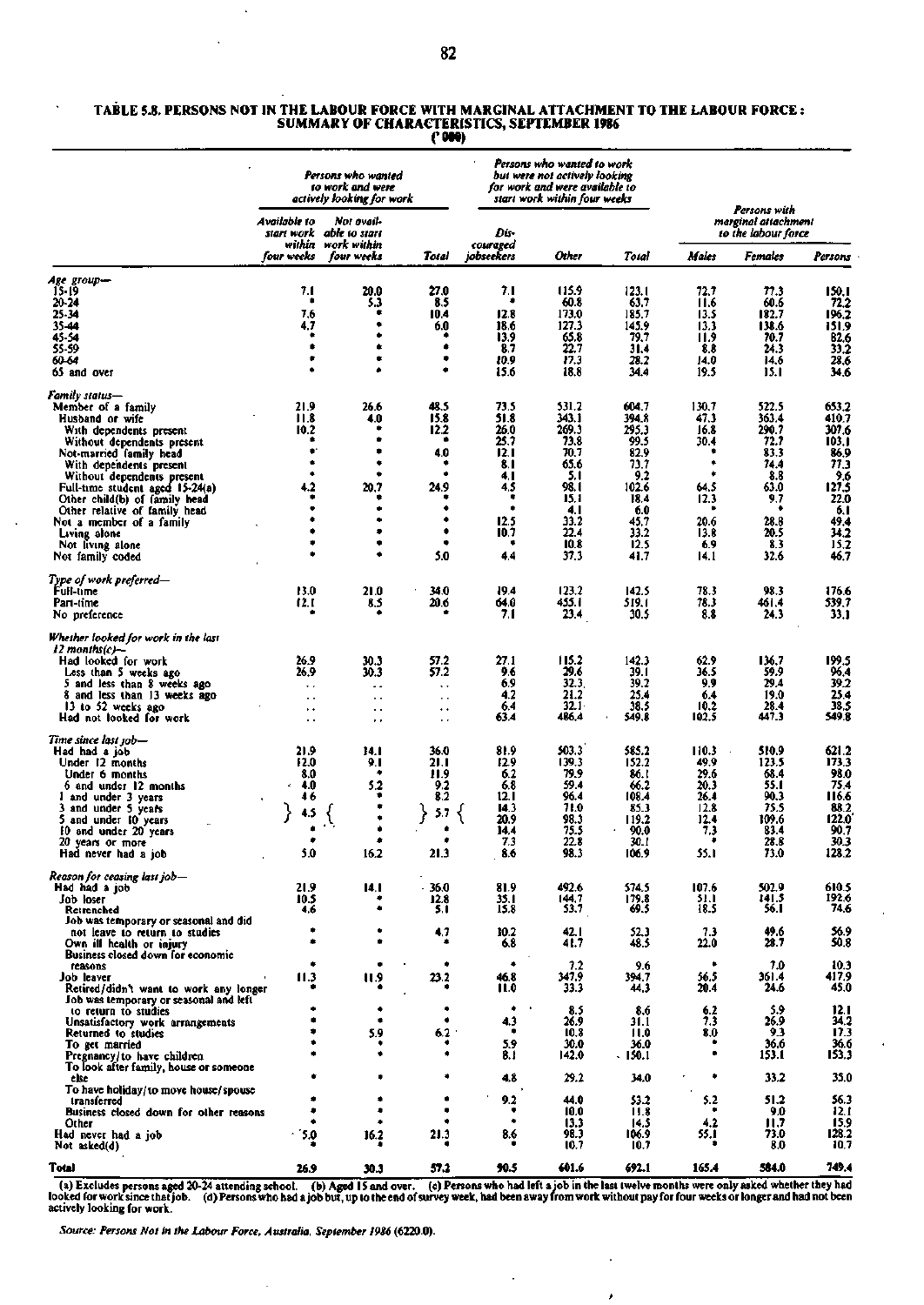### **TABLE 5.9. PERSONS NOT IN THE LABOUR FORCE WITH MARGINAL ATTACHMENT TO THE LABOUR FORCE: MAIN REASON FOR NOT ACTIVELY LOOKING FOR WORK, SEPTEMBER 1983 TO SEPTEMBER 1986**

|                                                                                                                                                            | Sept.<br>1983  | March<br>1984 | Sept.<br>1984    | March<br>1985 | Sept.<br>1985  | March<br>1986  | Sept.<br>1986 |
|------------------------------------------------------------------------------------------------------------------------------------------------------------|----------------|---------------|------------------|---------------|----------------|----------------|---------------|
|                                                                                                                                                            | <b>MALES</b>   |               |                  |               |                |                |               |
| Wanted to work and actively looking for work                                                                                                               | 28.2           | 12.6          | 29.2             | 14.8          | 24.9           | 14.0           | 26.5          |
| Wanted to work but not actively looking for work and available to start work<br>within four weeks<br>Main reason for not actively looking for work- $\sim$ | 134.6          | 141.6         | 133.8            | 138.5         | 141.9          | 145.8          | 138.9         |
| Had a job to go to                                                                                                                                         | 3.3            | 3.4           | ۰                | ۰             | ۰              |                |               |
| Personal reasons<br><b>Family reasons</b>                                                                                                                  | 90.7<br>3.4    | 98.4<br>3.1   | 94.0<br>4,8      | 94.7<br>5.3   | 97.5<br>4.3    | 98.5           | 96.9          |
| Discouraged jobseekers                                                                                                                                     | 26.4           | 24.8<br>٠     | 19.0             | 19.7          | 19.5           | 24.9           | 20.9          |
| No jobs in suitable hours<br>Other reasons                                                                                                                 | 7.0            | 6.1           | 8.0              | 7.4           | 10.6           | 9.8            | 10.6          |
| Did not know<br>Not asked(a)                                                                                                                               |                | ۰             |                  | ٠<br>4.6      | ۰              | ۰              |               |
| Total                                                                                                                                                      | 162.8          | 154.2         | 163.0            | 153.3         | 166.8          | 159.9          | 165.4         |
|                                                                                                                                                            | <b>FEMALES</b> |               |                  |               |                |                |               |
| Wanted to work and actively looking for work                                                                                                               | 25.5           | 13.1          | 27.2             | 17.3          | 35.5           | 21.1           | 30.7          |
| Wanted to work but not actively looking for work and available to start work<br>within four weeks                                                          | 577.3          | 582.7         | 536.I            | 537.8         | o<br>537.5     | 526.3          | 553.2         |
| Main reason for not actively looking for work—<br>Had a job to go to                                                                                       | 8.0            | 6.9           |                  | 5.7           | 8.4            | 8.3            | 7,6           |
| Personal reasons                                                                                                                                           | 153.I          | 167.1         | 6.I<br>147.8     | 168.8         | 158.7          | 152.5          | 153.0         |
| Own ill health, physical disability, pregnancy                                                                                                             | 36.I           | 37.0          | 34.8             | 38.9          | 39.5           | 36.3           | 33.6          |
| Attending an educational institution.<br>Had no need to work                                                                                               | 43.0<br>39.7   | 52.1<br>40.2  | 46.I<br>32.9     | 54.3<br>38.2  | 50.9<br>34.0   | 57.3<br>31.0   | 55.5<br>32.3  |
| Give others a chance                                                                                                                                       | 9.7            | 9.9           | 8.2              | 8.5           | 6.0            | 4.0            | 6,4           |
| Welfare payments/pension may be affected                                                                                                                   | 14.4           | 15.6          | 13.5             | 17.6          | 14.7           | 14.8           | 12.9          |
| Moved house/holidays<br>Family reasons                                                                                                                     | 10.2<br>273.8  | 12.2<br>259.4 | 12.3<br>258.3    | Ħ.3           | 13.6           | 9.2<br>237.8   | 12.2<br>263.5 |
| Ill health of other than self                                                                                                                              | 12.6           | 9.6           | 14.1             | 232.9<br>8.7  | 244. I<br>13.2 | 12.4           | 11.0          |
| Unable to find suitable childcare                                                                                                                          | 220.3          | 210.9         | 75.5             | 72.7          | 71.8           | 69.4           | 71.9          |
| Children too young/preferred to look after children<br>Other family considerations                                                                         | 40.9           | 38.9          | 131.6<br>$+37.1$ | 113.6<br>37.9 | 124.6<br>34,4  | 116.3<br>39.8  | 138.7<br>42.0 |
| Discouraged jobseekers                                                                                                                                     | 91.8           | 91.3          | 74,7             | 76.3          | 69.6           | 71.9           | 69.6          |
| Considered too young or too old by employers                                                                                                               | 17.9           | 22.6          | 19.3             | 22.5          | 22.4           | 24.3           | 20.1          |
| Difficulties with language or ethnic background<br>Lacked necessary schooling, training, skills or experience                                              | ۰<br>7.2       | 3.5<br>8.4    | 4.4<br>7.9       | 4. I          | 4.2            | 4.2<br>9.8     |               |
| No jobs in locality or line of work                                                                                                                        | 30.8           | 34.I          | 23.4             | 10.0<br>27.4  | 7.4<br>21.6    | 22.9           | 8.6<br>27,8   |
| No jobs at all                                                                                                                                             | 33.5           | 22.8          | 19.7             | 12.4          | 14.0           | 10.7           | 9.7           |
| No jobs in suitable hours<br>Other reasons                                                                                                                 | 14.3<br>20.2   | 20.8          | 17.4             | 15.8          | 15.6           | 16.4           | 15.4          |
| Did not know                                                                                                                                               | 7.4            | 22.0<br>7.9   | 21.4<br>3.6      | 22.3<br>8.7   | 25.6<br>7.2    | 24.8<br>7.8    | 30.3<br>5.8   |
| Not asked(a)                                                                                                                                               | 8.7            | 7.3           | 6.8              | 7.2           | 8.3            | 6.7            | 8.0           |
| Total<br>$\mathbf I$<br><u> 1989 - Johann Barn, amerikansk politiker (</u>                                                                                 | 602.8          | 595.8         | 563.3            | 555.1         | 573.0          | 547.4          | 584.0         |
| $\mathbf{v}$                                                                                                                                               | <b>PERSONS</b> |               |                  |               |                |                |               |
| Wanted to work and actively looking for work<br>Wanted to work but not actively looking for work and available to start work                               | 53.8           | 25.7          | 56.4             | 32.1          | 60.4           | 35.2           | 57.2          |
| within four weeks<br>Main reason for not actively looking for work—                                                                                        | 711.8          | 724.3         | 669.9            | 676.3         | 679.4          | 672.1          | 692.1         |
| Had a job to go to                                                                                                                                         | 11.4           | 10.3          | 8.8              | 9.1           | 11.2           | 11.7           | 9.9           |
| Personal reasons                                                                                                                                           | 243.8          | 265.5         | 241.8            | 263.5         | 256.2          | 251.0          | 249.9         |
| Own ill health, physical disability, pregnancy<br>Attending an educational institution                                                                     | 61.9<br>82.9   | 62.2<br>104.8 | 60.6<br>93.4     | 65.8<br>104.9 | 69.1<br>102.3  | 63.0<br>11 I.I | 56.5<br>106.9 |
| Had no need to work                                                                                                                                        | 50.5           | 49.5          | 41.5             | 44,7          | 41.3           | 38.2           | 40.0          |
| Give others a chance                                                                                                                                       | 11.2           | 11.0          | 9.3              | 9.1           | 6.2            | 4.5            | 7,4           |
| Welfare payments/pension may be affected<br>Moved house/holidays                                                                                           | 22.1<br>15.2   | 21.7<br>16.3  | 17.4<br>19.6     | 24.2<br>14.7  | 19.6<br>17.8   | 19.6<br>14.7   | 21,3<br>17.8  |
| Family reasons                                                                                                                                             | 277.2          | 262.5         | 263.1            | 238.2         | 248.4          | 241.4          | 267.3         |
| Ill health of other than self                                                                                                                              | 13.4           | 10.1          | 15.2             | 11.0          | 14,8           | 12.9           | 11.6          |
| Unable to find suitable childcare<br>Children too young/preferred to look after children                                                                   | 222.4          | 212.1         | 76.3<br>132.9    | 73.6<br>115.0 | 72.5<br>126.1  | 70.I<br>117.5  | 72.6<br>140.2 |
| Other family considerations                                                                                                                                | 41.4           | 40.3          | 38.7             | 38.6          | 34.9           | 40.9           | 43.0          |
| Discouraged jobseekers                                                                                                                                     | 118.2          | 116.1         | 93.7             | 96.0          | 89.0           | 96.8           | 90.5          |
| Considered too young or too old by employers<br>Difficulties with language or ethnic background                                                            | 29.0           | 34.5<br>3.8   | 26.9<br>5.7      | 31.0<br>4.7   | 32,2<br>5.0    | 37,6<br>5.2    | 31.3<br>4.0   |
| Lacked necessary schooling, training, skills or experience                                                                                                 | 8.4            | 10.0          | 8.9              | 11.2          | 8.9            | 11.5           | 10.2          |
| No jobs in locality or line of work                                                                                                                        | 38.2           | 40.7          | 29.0             | 33.0          | 26.0           | 29.I           | 33.3          |
| No jobs at all<br>No jobs in suitable hours                                                                                                                | 39.7<br>15.1   | 27.1<br>22.9  | 23.2<br>19.3     | 16.1<br>17,7  | 16.8           | 13.4           | 11.7<br>16.5  |
| Other reasons                                                                                                                                              | 27.2           | 28.2          | 29.5             | 29.7          | 18.4<br>36.4   | 17.5<br>34.6   | 40.9          |
| Did not know                                                                                                                                               | 8. I           | 9.5           | 4.2              | 10.3          | 8.0            | 9.0            | 6.6           |
| Not asked(a)                                                                                                                                               | 10.9           | 9.3           | 9.5              | 11.9          | 12.0           | 10.1           | 10.7          |
| Total                                                                                                                                                      | 765.6          | 750.0         | 726.3            | 708.3         | 739.7          | 707.3          | 749.4         |

(a) Persons who had ajob but, up to the end of the survey week, had been away from work without pay for four weeks or longer and had not been actively looking for work.

 $\ddot{\phantom{0}}$ 

*Source: Persons Not in the Labour Force, Australia, September 1986* (6220.0).

 $\bar{\mathcal{L}}$ 

 $\bar{z}$